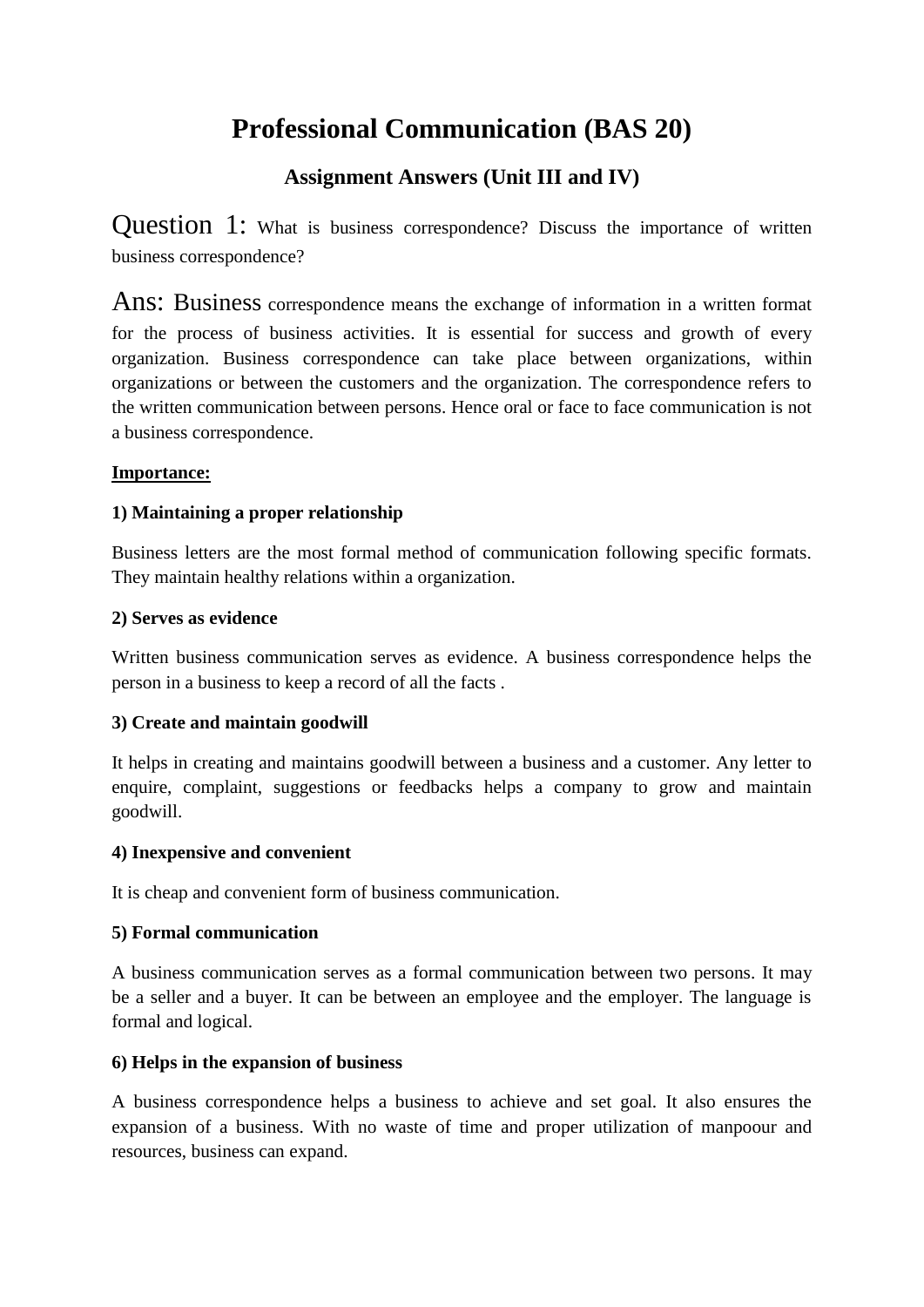## **7) Improves customer satisfaction and retention**

Better business communication means better customer satisfaction. One study found that employee attitude has a significant impact on customer satisfaction, which then results in an increase in revenue.

Question 2: What is the process for effectively writing a business letter?

Ans: Step 1: Decide what type of letter we need to write

Business letters have a sender and a recipient. The sender can be a person or a group and the recipient can be another person or group.

Different types of letter include: letter of complaint, letter of inquiry ,cover letters, adjustment letter, order letters. Other letters include all sorts of other business situations in which people may be writing letters. For example , to convince others to buy their products or services; to recommend employees for job; to announce their resignation .

Step 2: write a short outline

After we have decided what type of letter we are going to write ,it is important to stop and think. Write and outline before we start typing. If we do this we can get rid of the time consuming changes in our writing.

Next, write down the main ideas we want to include and use connectors to make transitions within and before paragraph.

Step 3: Use the right lawet and salutation

Business letters have quite strict rules when it comes to lawet (format and order). Leave lines and format it according to the rules.

Step 4: use appropriate vocabulary for the type of letter we are writing

Depending on the type of business letter we are writing ,we can choose to use some of the sentences and phrases suggested below .

I am writing to complain about …

I would be appreciative if we can help me find out …..

As we will notice in my resume…

Step 5: check our spellings

When writing a business letter, perfect spelling is essential. If possible, use spell check to make sure our spelling is correct.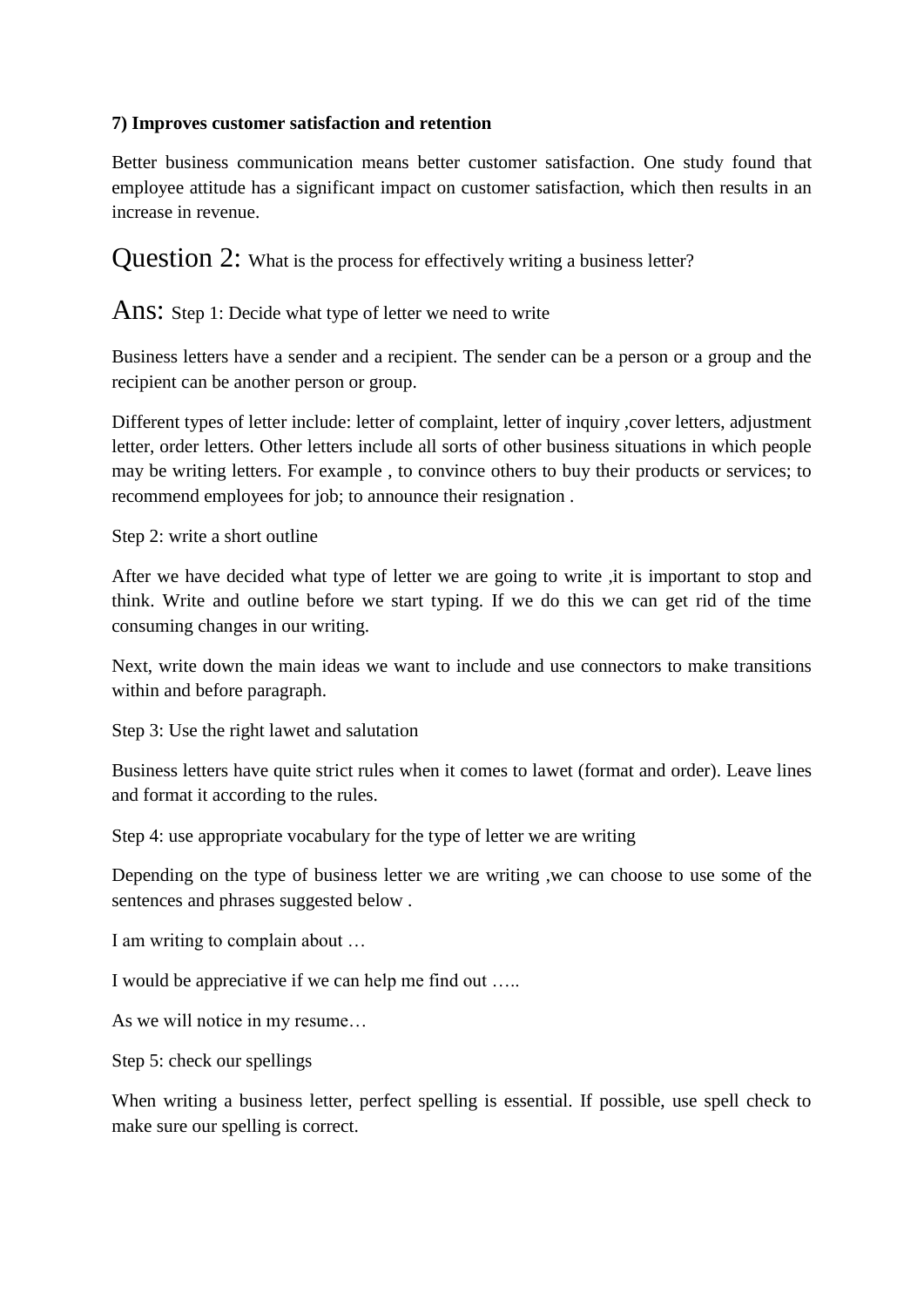Another useful thing to do, especially if we are writing a cover letter or if we are trying to impress our reader, is to consider whether we use American or British spelling.

Step 6: check our grammar

Grammar mistakes are a bit trickier. Of course, the safest route is to learn the rules and practice them as much as possible. We can use grammar books or online exercises or both, depending on what we find more convenient.

If we are going to be sending out very important business letters, then it is worthwhile to invest in professional proofreading services.

Step 7: check our punctuation

It is so difficult to focus on different types of mistakes all at once- spelling ,grammar and punctuation. So try to make time to proofread our letter a separate time for punctuation mistakes.

Some of the most frequent punctuation mistakes to watch out for : forgetting commas, using exclamation marks or emotions, using too many or not enough spaces etc.

Step 8: format our letter

Leave formatting for the end; it is less time consuming. Most business letters use a block format, and are left- justified and single spaced. We should use double spacing between paragraphs to make clear where a paragraph ends and where another one begins.

Question 3: Discuss in brief the basic letter format.

Ans: Letter format refers to the way our letter looks on the page. There are different ways to format our letter. However, block format is the most common.

In the full- block format all the information is flush against the left margin, double spaced between paragraphs.

Addresses:

**1) Our Address** our address should be displayed in the top right-hand section. This will enable the person that we are writing to, to reply.

**2) The Address of the person we are writing to** This address should be displayed beneath our address on the left-hand side, remember to include the name of the person that we are writing to (if known).

Date:

This should be displayed on the right-hand side of the page on the line beneath our address and should be written in full format: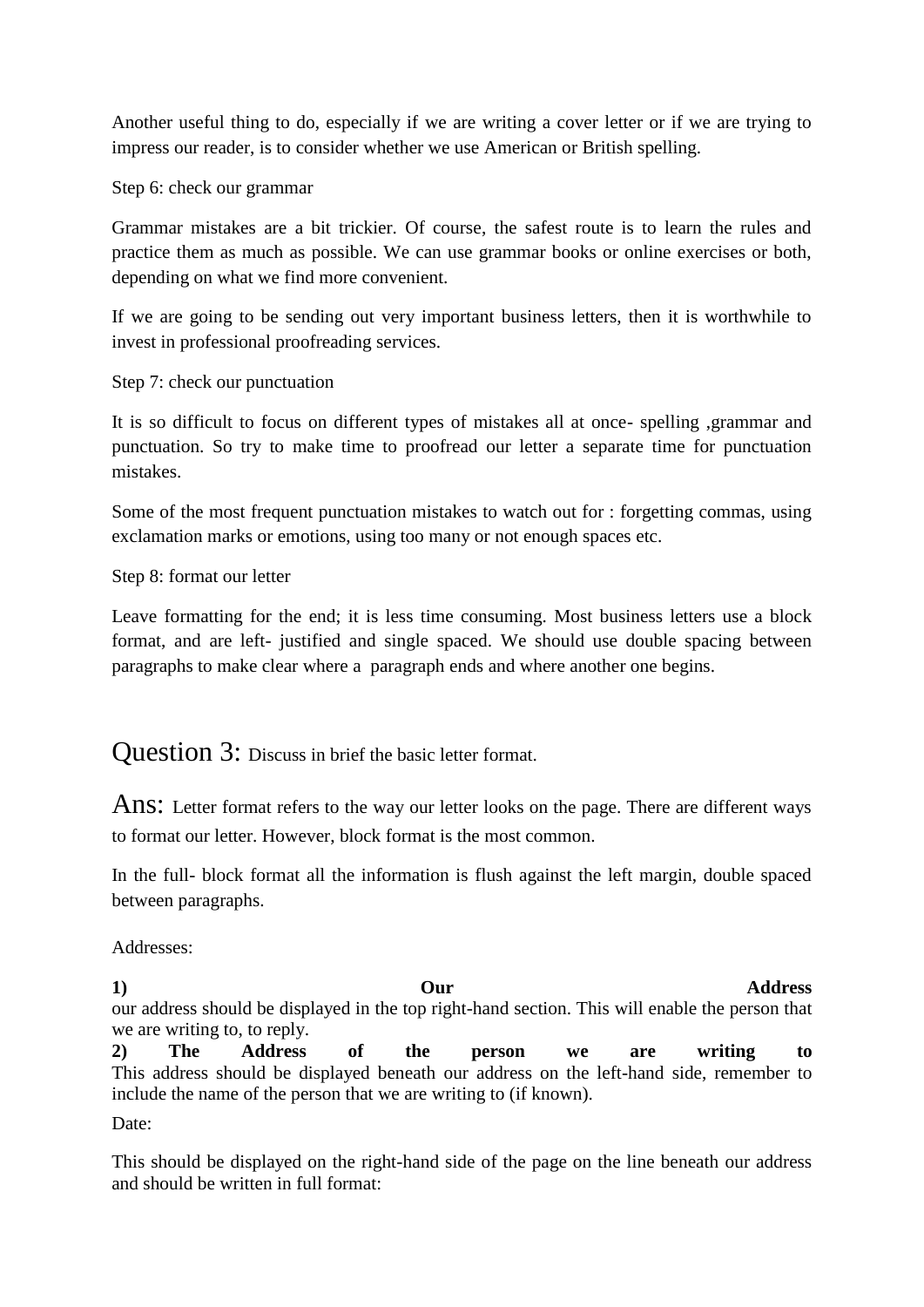**e.g.** 1st January 2001

Salutation & Greeting:

| $\bf{1}$                                                                                 | Dear                                            |      |     |                                                                                                  |  | Sirs,  |  |
|------------------------------------------------------------------------------------------|-------------------------------------------------|------|-----|--------------------------------------------------------------------------------------------------|--|--------|--|
| If we do not know the name of the person that we are writing to, use the greeting "Dear" |                                                 |      |     |                                                                                                  |  |        |  |
|                                                                                          |                                                 |      |     | Sirs,". In some circumstances it is useful to find a name, especially if we are making a request |  |        |  |
|                                                                                          |                                                 |      |     | as this will show that we have done our homework and we are more likely to receive a             |  |        |  |
| response.                                                                                |                                                 |      |     |                                                                                                  |  |        |  |
| 2)                                                                                       |                                                 | Dear |     | Mr                                                                                               |  | Jones, |  |
| If we know the name, use one of the following titles:                                    |                                                 |      |     |                                                                                                  |  |        |  |
| Mr                                                                                       |                                                 |      | for | a                                                                                                |  | male   |  |
| <b>Mrs</b>                                                                               |                                                 | for  | a   | married                                                                                          |  | female |  |
| <b>Miss</b>                                                                              |                                                 | for  | an  | unmarried                                                                                        |  | female |  |
|                                                                                          |                                                 |      |     | $\mathbf{M}s$ – for a female whose status is unknown or would prefer to remain anonymous         |  |        |  |
|                                                                                          | $Dr$ – for a person with the status of a doctor |      |     |                                                                                                  |  |        |  |
| $-1$                                                                                     |                                                 |      |     |                                                                                                  |  |        |  |

This should be followed by the surname only (not the first name).

Concluding:

| 1)        | Yours                                                                        | faithfully, |
|-----------|------------------------------------------------------------------------------|-------------|
|           | If we do not know the name of the person, conclude with "Yours faithfully,". |             |
| 2)        | Yours                                                                        | sincerely,  |
|           | If we know the name of the person, conclude with "Yours sincerely,".         |             |
| $3)$ Your |                                                                              | signature   |

Sign our name, then print it underneath the signature. If it is potentially unclear what our title would be then include this in brackets next to our printed name.

### **Content**

In modern society there is a trend to use a shorthand writing style, for instance replacing the word "we" with "u" or replacing the word "weekend" with "wkend", there are many other examples. This casual approach and informal writing style can easily be transferred, sometimes subconsciously, when a more formal style is required.

### **Introductory Paragraph**

The introductory paragraph should be concise and should clearly state the purpose, whether it is to lodge a complaint, make an enquiry or to request something.

### **Main Body**

The main body should clearly state the points that we want to make. As a general rule it is a good idea to keep this as to the point as possible to ensure that the recipient remains engaged. A longer main body may be more appropriate when making a complaint as we may require to add more detail in order to convey the importance of what we are putting across.

### Concluding Paragraph

The concluding paragraph should outline what action we would like the recipient to take: to make a refund, to send we information etc.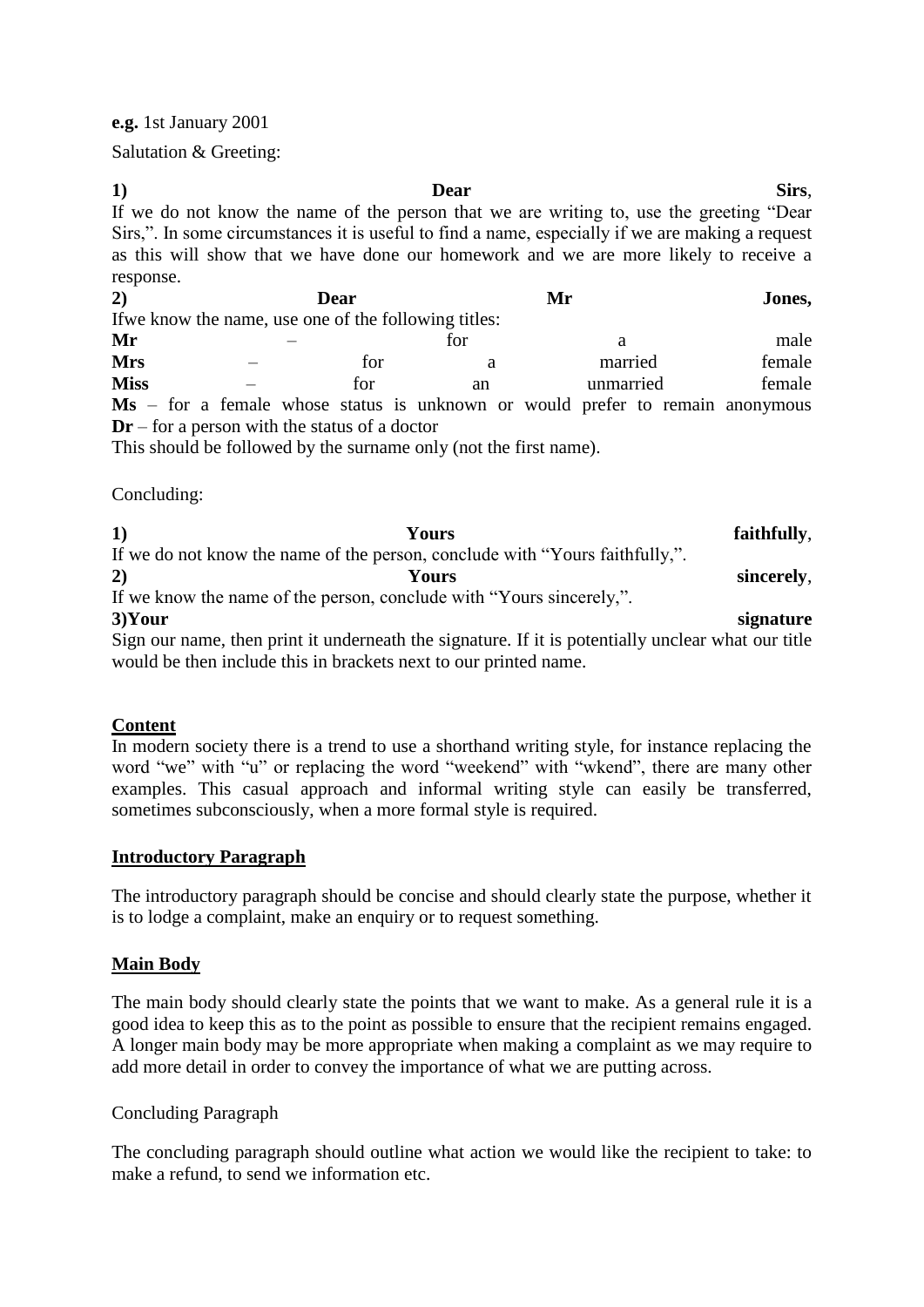Question 4 Elaborate the elements which constitute the structure of a business letter? Discuss briefly each of them.

# Ans:

# **Heading**

- The heading is also the return address to which the recipient will refer when sending a response.
- The writer's name is not included in the heading, as it is appears in the complimentary close at the end of the letter. It should include only the street, city, state and zip code of the letter writer. Identifying words such as Avenue, Circle, Court, Drive, and Street should be spelled out rather than abbreviated. Doing so reduces the chances of a response being sent to an incorrect address.

The date a letter is written should be placed below the writer's return address information. It is the final component in the heading of a business letter.

# **The Inside Address**

- The inside address contains the mailing information belonging to the recipient and should be justified to the left margin of the letter and placed two spaces below the date (for very short letters four spaces is acceptable).
- When the recipient' name, title and position are known, they should be included as the first two lines in the inside address and placed directly above the name of the business or organization.

## **The Salutation**

- The salutation is a greeting. Its placement belongs two spaces below the inside address and always justified to the left margin of the letter. It should include the title and full name of the recipient, followed by a colon.
- Customarily the salutation begins with *Dear*, followed by a title such as *Mr., Ms., Mrs.*, however, when the writer is on a first name basis with the recipient, that formality can be dropped in favour of a first name.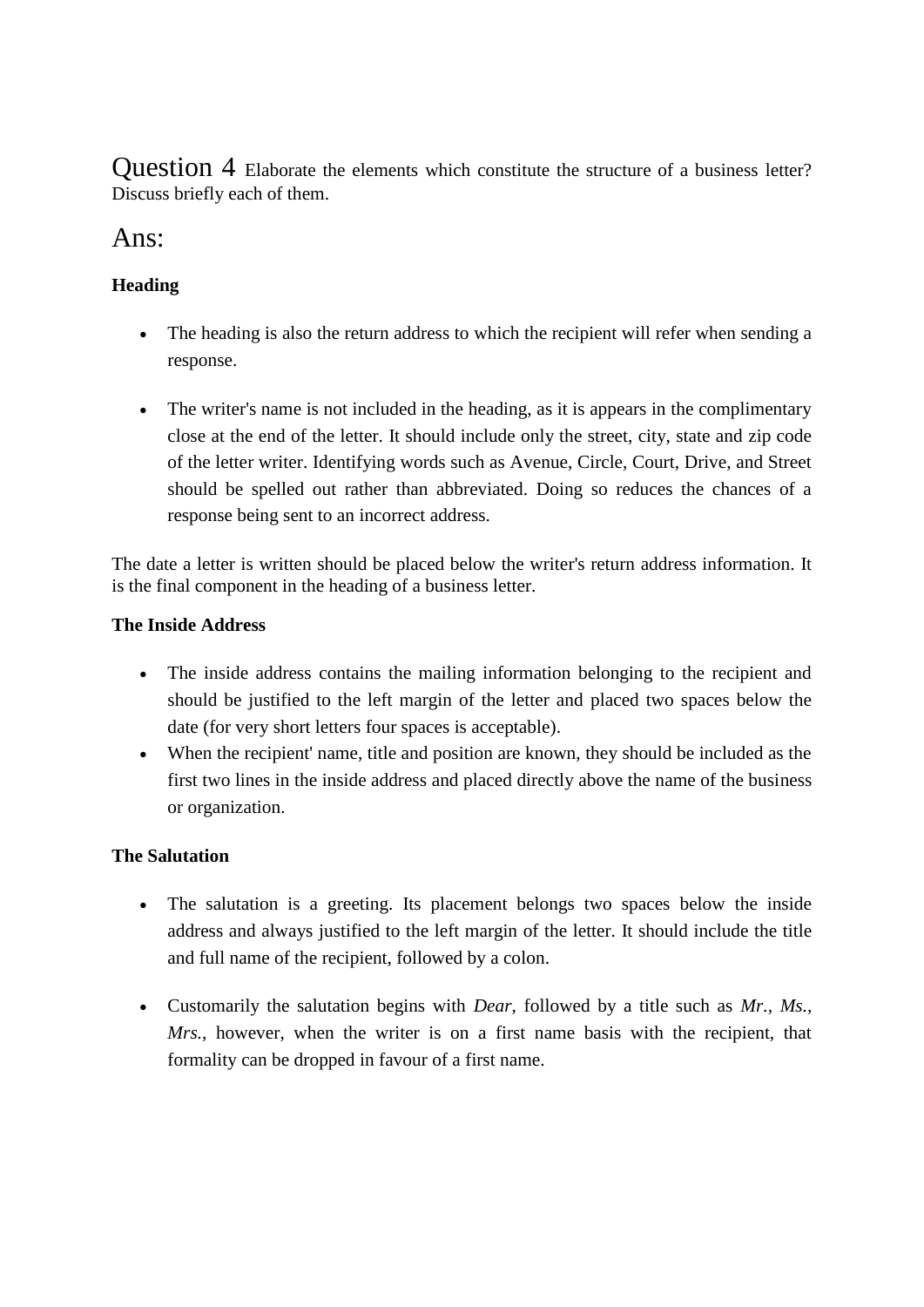# **The Body**

- Begin the body of a business letter two spaces below the salutation or attentiongetting device. Each paragraph should be single-spaced and justified to the left margin of the page with a double space separating each paragraph.
- It is acceptable to double space the text of a letter when the body is very short. This is done purely for cosmetic reasons, giving the letter a more visually balanced appearance on the page. In such instances it is appropriate to indent the first line of each paragraph.

## **The Complimentary Close**

- The complimentary close is placed two spaces below the last line of a letter's body.
- Customary expressions used to close a formal business letter include *Thank we, Sincerely, Sincerely Yours, and Yours truly*. Less formal expressions such as *Regards, Best regards, and Best wishes* should be used only when the writer is addressing a business associate that is also a friend.
- When the expression contains two words, such as *Thank we*, only the first word receives an initial upper case letter.
- A comma follows all forms of a complimentary close.

Question 5 What are the different types of business letters? Discuss each in brief?

# Ans:

Sales letter: is used to convince the costumer for an existing product or a new product. A sales letter should be persuasive and contain the main features of the product.

(i)Get attention from attractive opening.

- (ii)Arouse interest in the product
- (iii)Present reader benefit information
- (iv)Close with a clincher sentence
- (v)Mention about enclosures if added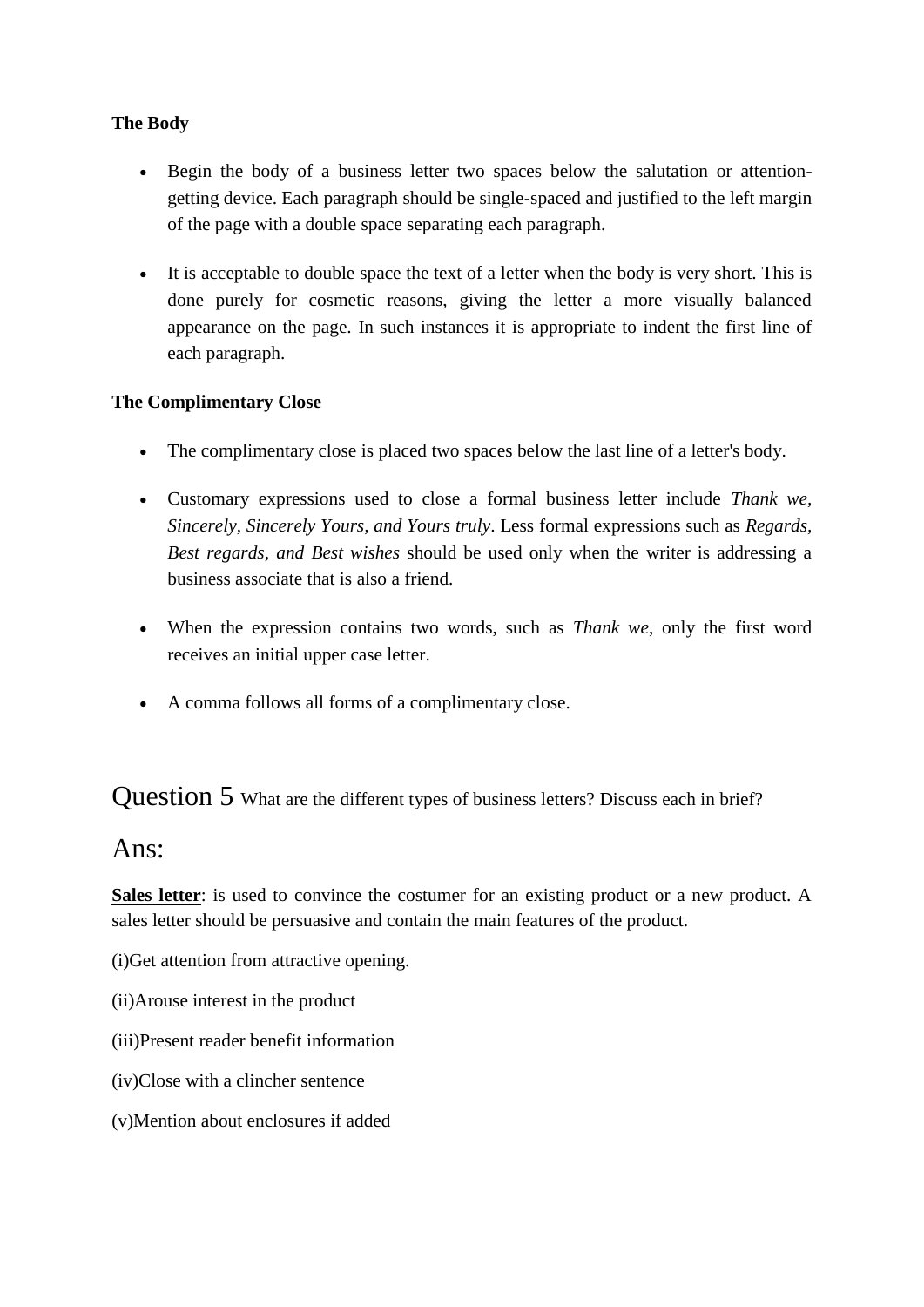### **Claim letter**

A claim letter is also called a complaint letter. It is written to rectify the mistakes made or wrongs done

(i)Explain clearly what has been wrong

(ii)Give sufficient data if necessary

(iii)Motivate prompt actions.

(iv)Specify clearly what adjustment we would consider fair

(v)Address the letter to a senior officer of the organization

### **Adjustment letter**

It is a reply to a claim letter, it should not be sent in a moment of excitement or anger. Take sometime to restore to one's usual self before writing such letters.

(i)Convey good new first.

(ii)Explain why things went wrong

(iii)Give additional information for the same product.

(iv)Send new sales materials about the other product in which the costumer might be interested.

(v)Close the letter, emphasizing the action to be taken by customer.

(vi)Address the letter to the claimant by name.

### **Collection letter**

It is written to persuade the costumers to make them the delayed payment. Utmost tact should be used in reminding them which should not affect the business link.

(i)Tone should be persuasive.

(ii)Purpose is to get the money and maintain the business link.

(iii)Do not use straightforward language to ask for the payment.

### Enquiry letter

It is written to seek information from other organizations. It may deal with a simple matter or a matter of wider dimensions.

(i)Indicate the nature of the enquiry at the beginning.

(ii)State reasons for the enquiry.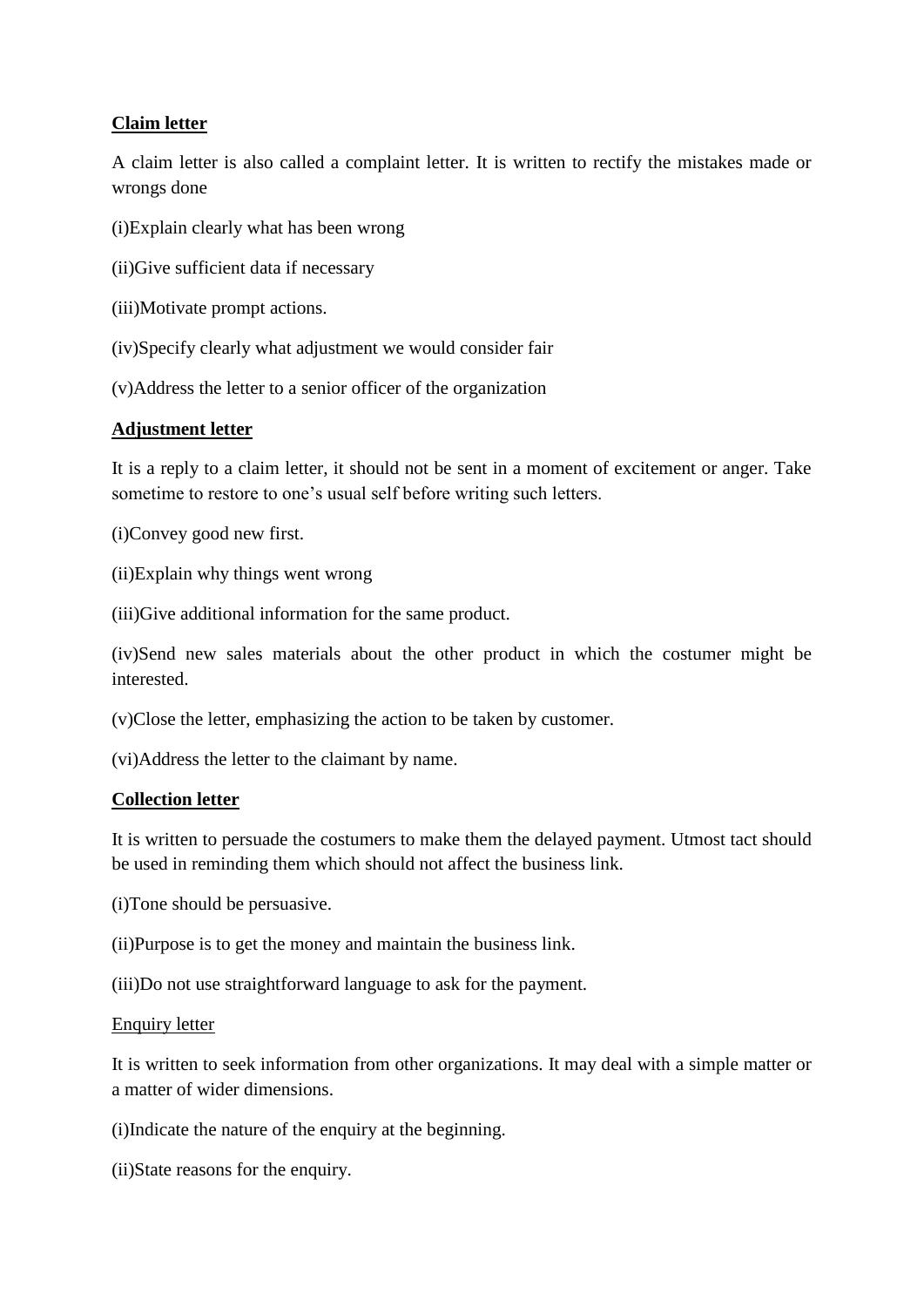(iii)Clearly state what information we are seeking.

(iv)Close with a statement which would elicit quick response.

### **Quotation letter**

It is sent in reply to an enquiry letter. It should contain point by point detailed information.

- (i)Mention the letter number and date of enquiry letter to which reply is made.
- (ii)Give detailed information in points.
- (iii)Mention the terms and conditions involved.

(iv)Keep in mind that the letter will be examined form several points of view: quality, price, promptness in reply, etc.

### **Job application letter**

A job application letter is like a sales letter; it is written to sell one's services. A job application should be drafted carefully as it related with one's career.

(i)It carries sequence of information regarding the qualification and experience.

- (ii)Personal details
- (ii)Educational details
- (iv)Training its nature and duration.
- (v)Experience- organization in which weworked ,nature of duties and duration .
- (vi)Other accomplishments prizes and awards won ,research papers and books published.

Question6: How is resume different from bio-data? Highlight the relevance of job application in professional area.

# Ans:

A resume is ideally a summary of one's education ,skills and development when applying for a new job. A resume doesn't list out all details of a profile, but only some specific skills customized to target job profile. It thus, is usually written in the third person to give an objective and forma tone. However, in case of bio-data the focus is on personal particulars like date of birth, gender, religion ,race ,nationality ,residence ,marital status ,and the like. A chronological listing of education and education comes after that. A resume would be ideally suited experience people apply for specific positions where certain details specific skills are more important than education. Bio data are not common in international market where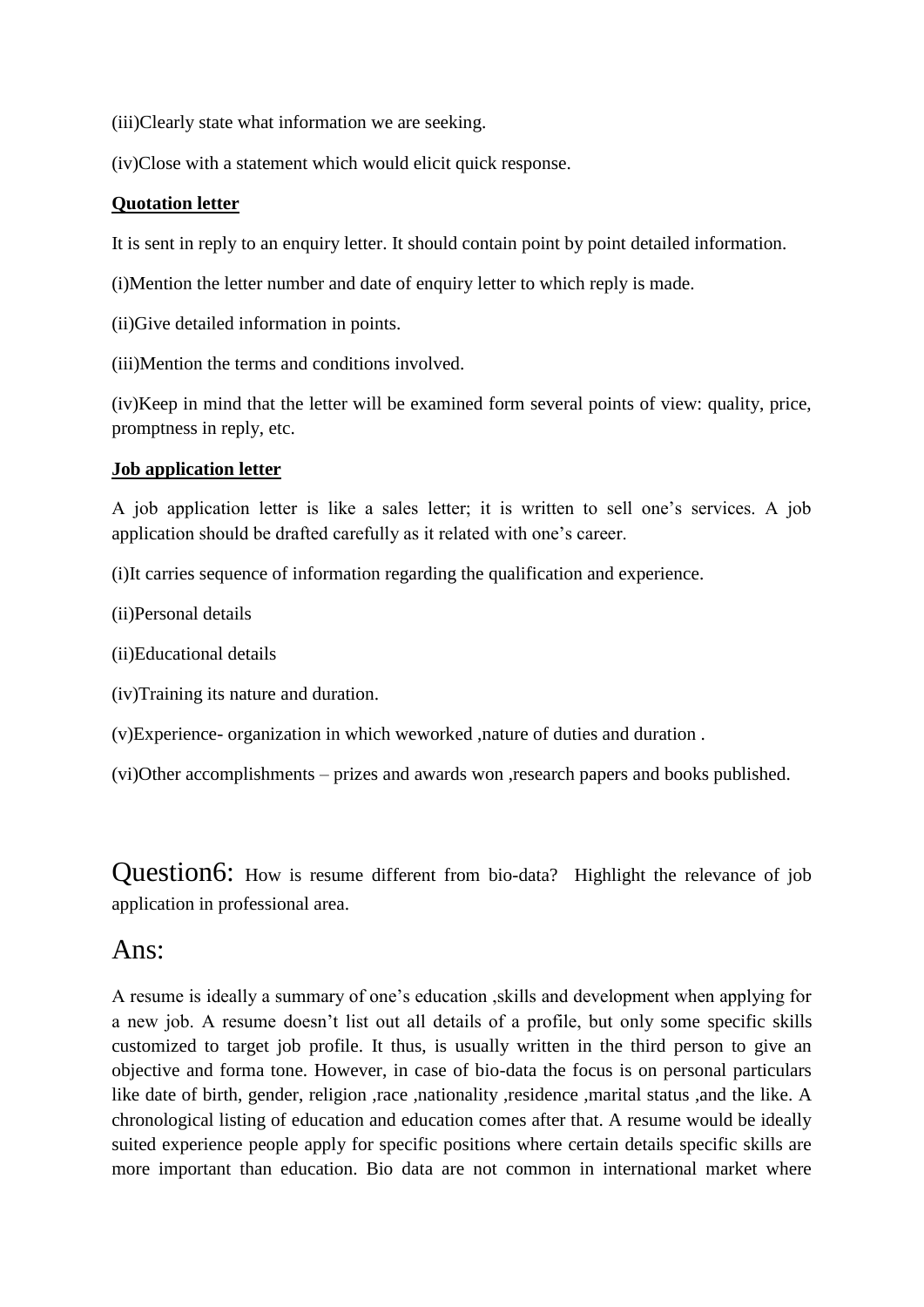personal information like age, gender, religion are not required to be submitted by the candidates.

Resume is relevant in the professional area for job application as they determine our eligibility and qualifications for a job. Employers use resume to get a deeper understanding of candidate skills, strengths and experience. Our resume reflects our achievements, awards, education , experience and any other outstanding accomplishments that align with career path and goals. Our resume is our first point of contact with the employer and sets the tone for subsequent steps such as first interview, second interview ,pre-screening and on-boarding.

Question 7: What do we mean by report? Discuss the significance, characteristics, structure and types of reports?

# Ans:

A **Report** is a systematic, well organized document which defines and analyses a subject or problem. Reports are documents designed to record and convey information to the reader. Reports are part of any business or organization ;from credit reports to police repots, they serve to document specific information for specific audiences, goals, or functions. The type of report is often identified by its primary purpose or function, as in an accident report, a laboratory report , a sales report, or even a book report.

## **Significance:**

With the help of report writing, necessary judgments can be made in business. Report writing provides easy, updated and helpful details in a document .

Report writing helps us to improve the skills of designing ,judgments and means of communication .therefore these skills make a way to promote us.

Facts can be considered in a way that can be obtained naturally. That is why this type of presentation is verified with the help of a report because it examines and explores, calculates and many other things about any fact.

Report writing is very useful if we talk about the advancement and improvement of the professional.

In an organization that is fully based on a large scale, there might always have problem of labor which may result in complex situation, managers make a report.

No doubt a report writing plays a vital role to help the managers in planning, promoting, controlling and managing.

### **Structure:**

Title: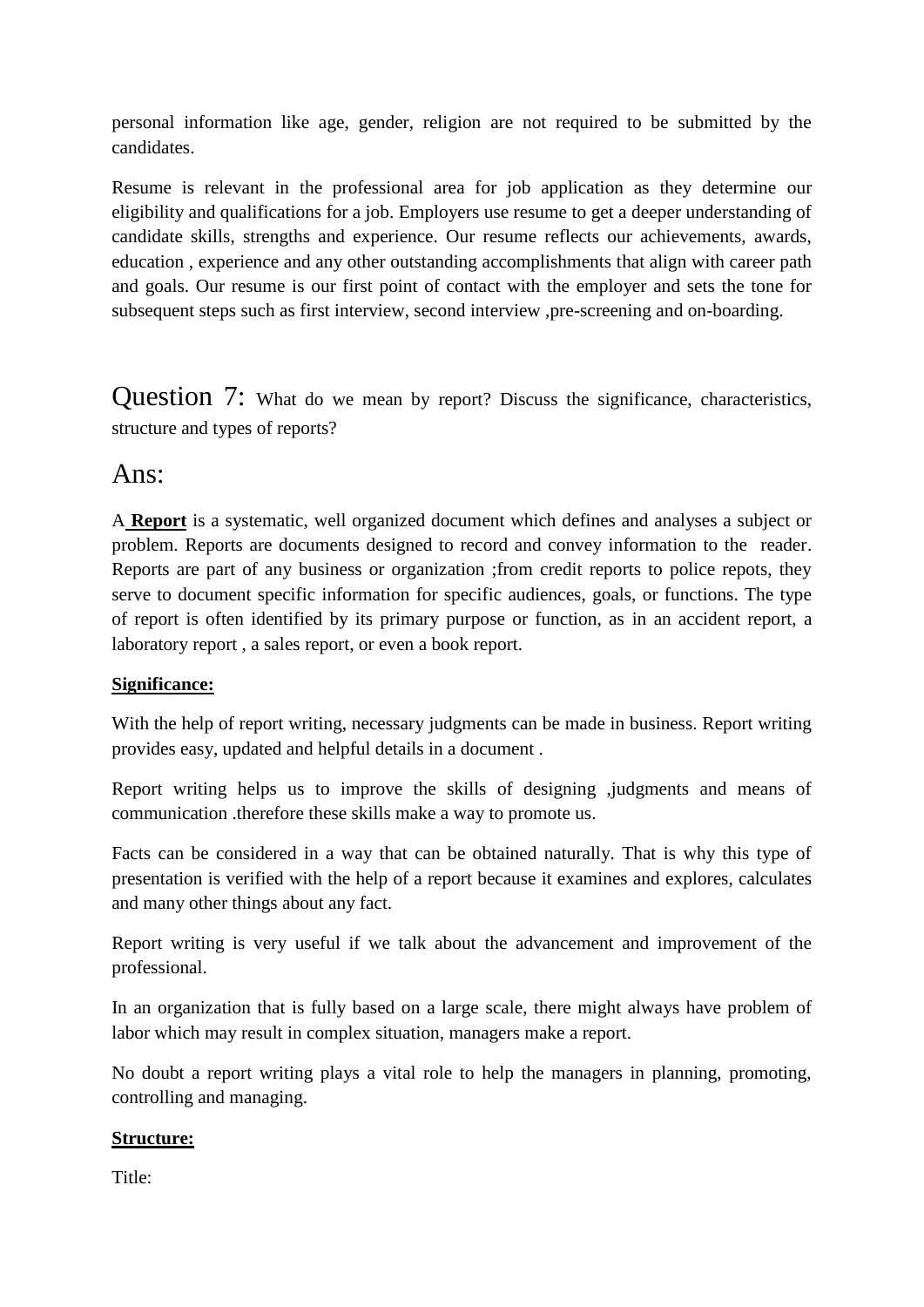The title needs to concisely state the topic of report. It needs to be informative and descriptive so that someone just reading the title will understand the issue of our report.

### Abstract:

It is the first section to be read and should enable the last to be written. It should enable the reader to make an informed decision about whether they want to read the whole report.

### Introduction :

In this section we explain the rationale for undertaking the work reported on, including what we have been asked to do , the reason for doing it and the background to the study. It should be written in an explanatory style.

### Methodology:

State how we did our research/enquiry and the methods used. How did we collect our data? For example –if we conducted a survey, say how many people oure included and how they oure selected.

### Results

This section has only one job which is to present the findings of our research as simply and clearly as possible. Use the format that will achieve this most effectively e.g. text, graphs, tables or diagrams.

### Discussion

It brings everything together, showing how our findings respond to the brief we explained in our introduction. It should be written in discursive style. This is also the place to mention if there oure any problem and how they oure or could have been solved.

Conclusion and recommendations:

Our conclusion should be short section with no new arguments or evidence. Sum up the main points of our research- how do they ansour the original brief for the work reported on?

This section may also include :

Recommendations for actions

Suggestions for further research.

### **Characteristics :**

Precision: it provides the unity to the report and makes it valuable document for best usage.

Accuracy of facts: information contained in the report must be based on the accurate fact. Since decisions are taken on the basis of the report information, any inaccurate statistics will lead to wrong decision.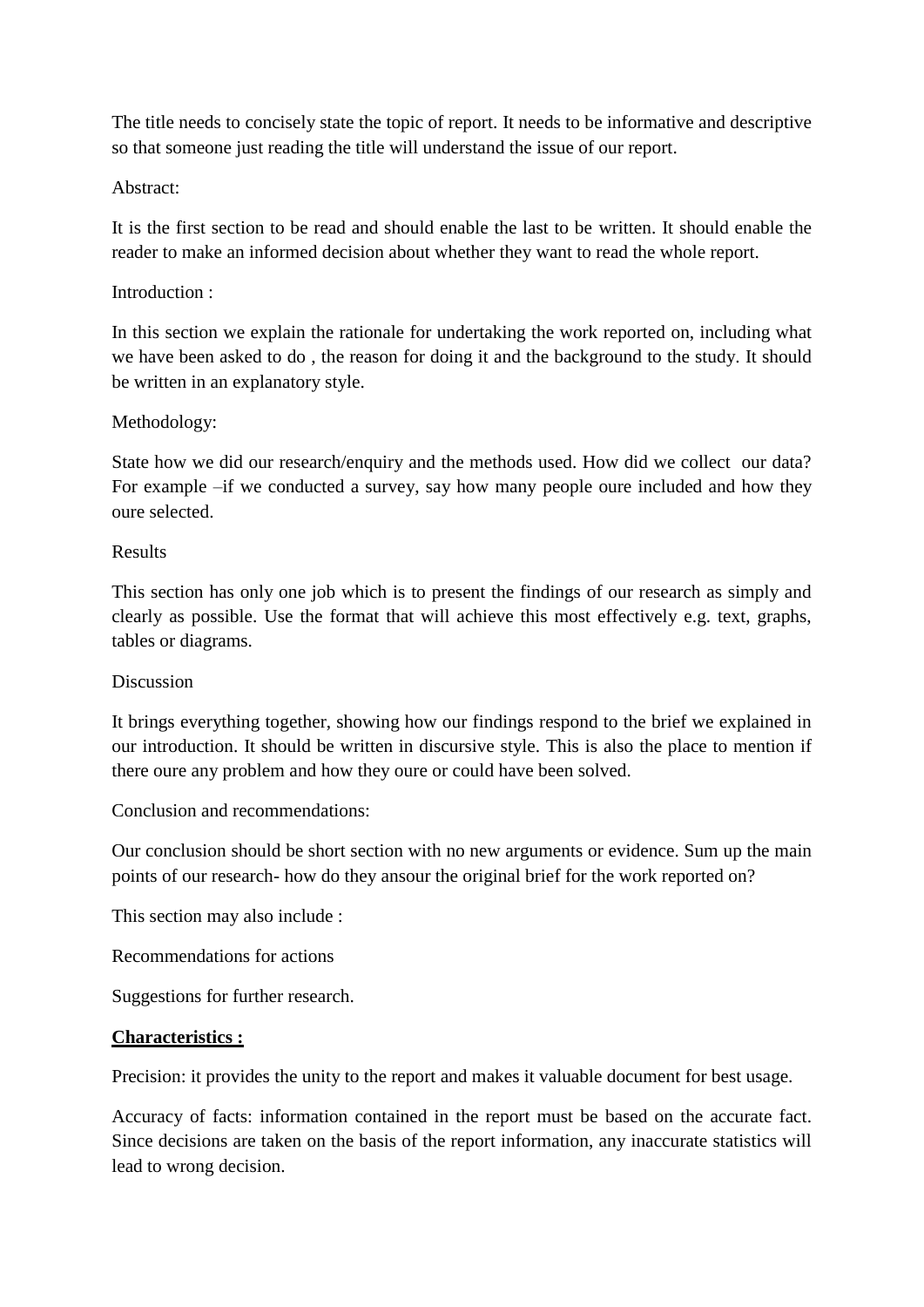Relevancy: the facts presented in the report should not be only accurate but also be relevant.

Reader orientation : while drafting any report, it is necessary to keep in mind about the person who is going to read that. That's why a good report is always reader oriented. Readers knowledge and level of understanding should be considered by the writer of report.

It should use simple language, concisely written ,grammatically correct, clear and an attractive presentation.

### **Types :**

(i)Formal or informal reports

Formal reports are carefully structured; they stress objectivity and organization ,contain much detail , and are written in a style that tends to eliminate such elements are usually short messages.

Informal reports are written in short messages in casual language.

(ii)Short or long report

It is based on the length of the report. A one page memorandum is obviously short and a report that run for twenty or even more pages is a long report .

(iii)Informational or analytical reports

Informational reports carry objective information from one area of an organization to the other. On the other hand, analytical reports present attempts to solve a problem .

### (iv)Proposal report

The proposal is a variation of problem solving report. A proposal is a document prepared to describe how one organization can meet the needs of another organizations.

### (v)Vertical or lateral reports

It refers to the direction a report travels. Reports that move upward or downward the hierachy are referred to as vertical reports. A report travelling in the units of the same organization are called lateral reports.

### (vi)Internal or external reports

Internal reports travel within the organizations whereas the external reports are prepared for distribution outside the organization.

### (vii)Periodic reports

They are issued on regular scheduled date. They are generally upward directed and serve management control. Plane printed forms in computer generated data contribute to the uniformity of periodic report.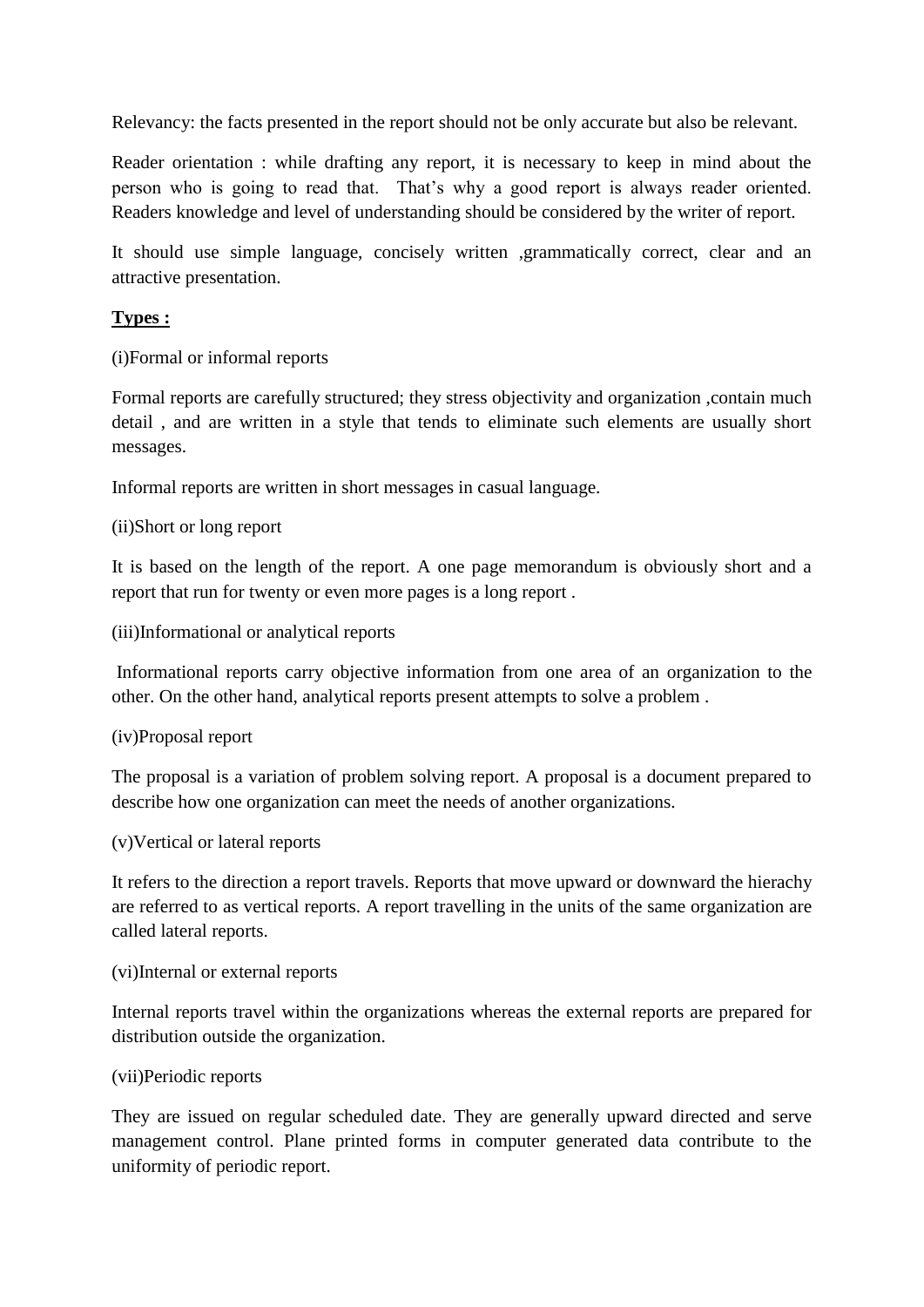Question 8: What is business proposal ?write the significance ,characteristics, structure, and types of proposals .

# Ans:

A proposal is often designed as a plan or scheme that persuades its readers to accept the writer's idea. A proposal is a properly conceived idea or plan ,an action –oriented report. But it is different from report. In a nutshell, A proposal is a special type of analytical report designed to get products ,plans ,or project accepted by others.

Proposals dealing with any aspect of business, trade and commerce is called business proposal.

# **Significance:**

A proposal is a persuasive presentation for the consideration of something :a merger, research grant and so on.

Proposal serve to improve the existing working conditions of an organizations.

Proposals can be made internally form one department to another.

Good proposals helps an organization to win financial return.

Proposals relating to research activities play a very significant role in the progress of an organization .

## **Characteristics:**

A good proposal contains information which at once grips the attention of the person to whom the proposal has been sent. It should specify the scope.

The subject or the theme of a good proposal should be so worthwhile that it would rouse the interest of the person concerned who would consider the proposal indispensible.

The proposer highlights the benefits and advantage of the proposal which generates a desire to accept the proposal immediately.

Finally, a good proposal convinces the man concerned and he is provoked to take action .

## **Structure:**

All good proposal have four important parts :

(a)Front matter:

It includes the following elements :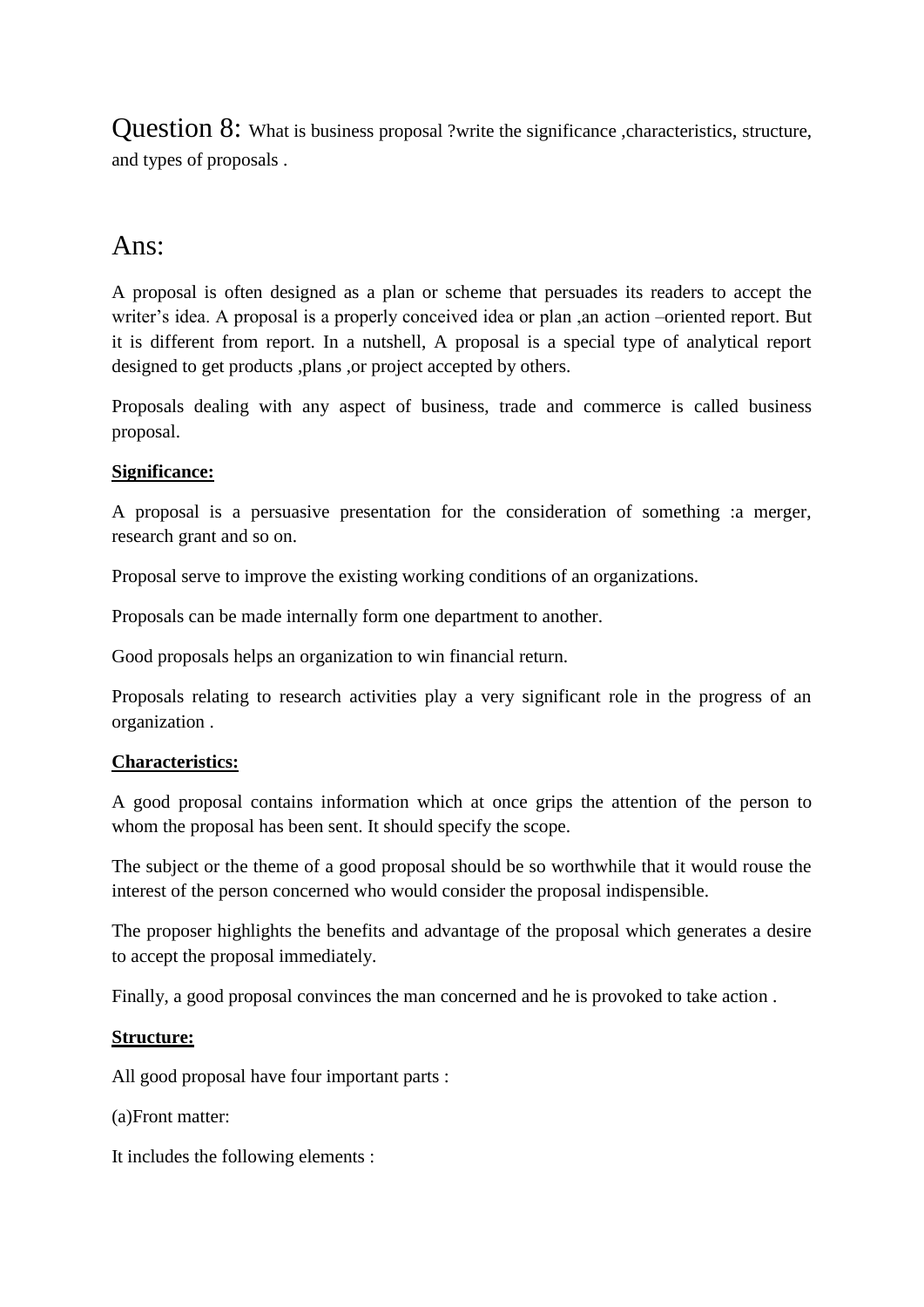Cover page/title page: the title page of a proposal includes the title of the proposal ,the name of tone who is submitting proposal and the also the name of the individual of the company to whom the proposal is submitted.

(b)Table of content :in this prefatory part of the proposal ,table of contents should be given.

Executive summary or abstract: to provide a preview of the proposal , a brief summary of a proposal shoud be prepared.

(c)Technical section :

Proposer highlights mainly two things: problems and its solutions .

(d)Statement of problems: there should be the problem statement specifying about the issue. Moreover, it would explain the source of problem and also the possible solutions.

Purpose: the purpose should be clearly stated for example,

A proposal for reducing the turnover of field requirements.

A proposal to determine the job satisfaction of the current sales force.

Managerial section :the information relating issues like:

His educational qualification

His professional achievements

His experience in that specific area

Any other relevant information

(e)Financial section: It includes a chart of anticipated expenditure. It is mandatory to all sorts of proposals .this will persuade the reader and assure him of the success of the project.

### **Kinds of proposals:**

(1)Business proposal :proposal dealing with any aspect of business , trade or commerce.

(2)Research proposal: proposals concerned with a project requiring scientific enquiry or systematic investigation .

(3)Technical proposals: proposals relating to the technical knowledge and skills .

The business proposals ,the research proposals and the technical proposals may further be classified to two broad categories;

(i)External proposal: a proposal written by a firm in order ot win contracts for work.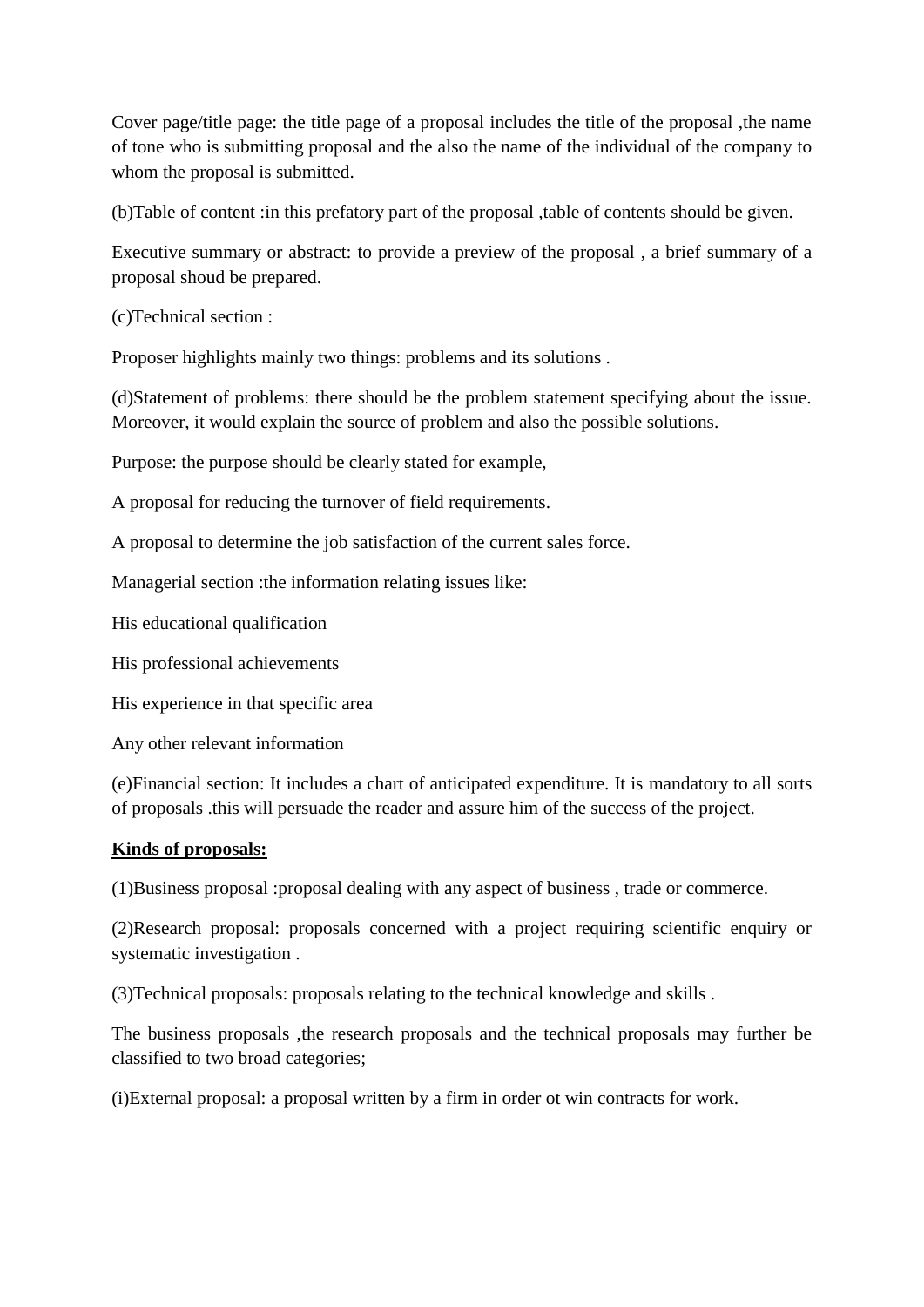(ii)Internal proposal ;the writer prepares an internal proposal with a motive to conceive a group in authority to allow him to implement his ideas .internal proposals are thus send within a company.

There is one more method to classify the proposal :

(i)Solicited proposal : when a proposal is written in response to an invitation from a firm or some government or non-government organization. In such form of proposals , the proposals receives a form from the firm inviting the proposals.

(ii0Unsolicited proposal: sometimes a person prepares a proposal about a problem. This type of proposal is developed by the individual ,without any external encouragement .

Question 9: What do we understand by impromptu speech? Discuss the strategies for successful impromptu delivery.

# Ans:

The impromptu mode as the word suggests is what we use when we have to deliver an informal speech without preparation.

Strategies for successful impromptu speech are:

Don't panic and babble something in and unmethodical way.

Calmly state our topic and then preview the points we are to make.

Support our points with whatever examples, quotes , and anecdotes we recall at the time.

Briefly summarize or restate our points and conclude with a smile.

Be as brief as possible during impromptu presentations .

Question 10: Differentiate between academic and professional presentation.

# Ans:

When it comes to an academic presentation, it obviously has to be more formal as compared to a professional presentation. This includes the usage of third person narrative in passive voice. On the contrary, when we give a professional presentation, we can be a little less formal, but more concise and clear. Also, we must use active voice in such presentations.

1. Our assignment makers feel that when we give an academic presentation, we can make use of long sentences or paragraphs. However, when we have to present ourself professionally, we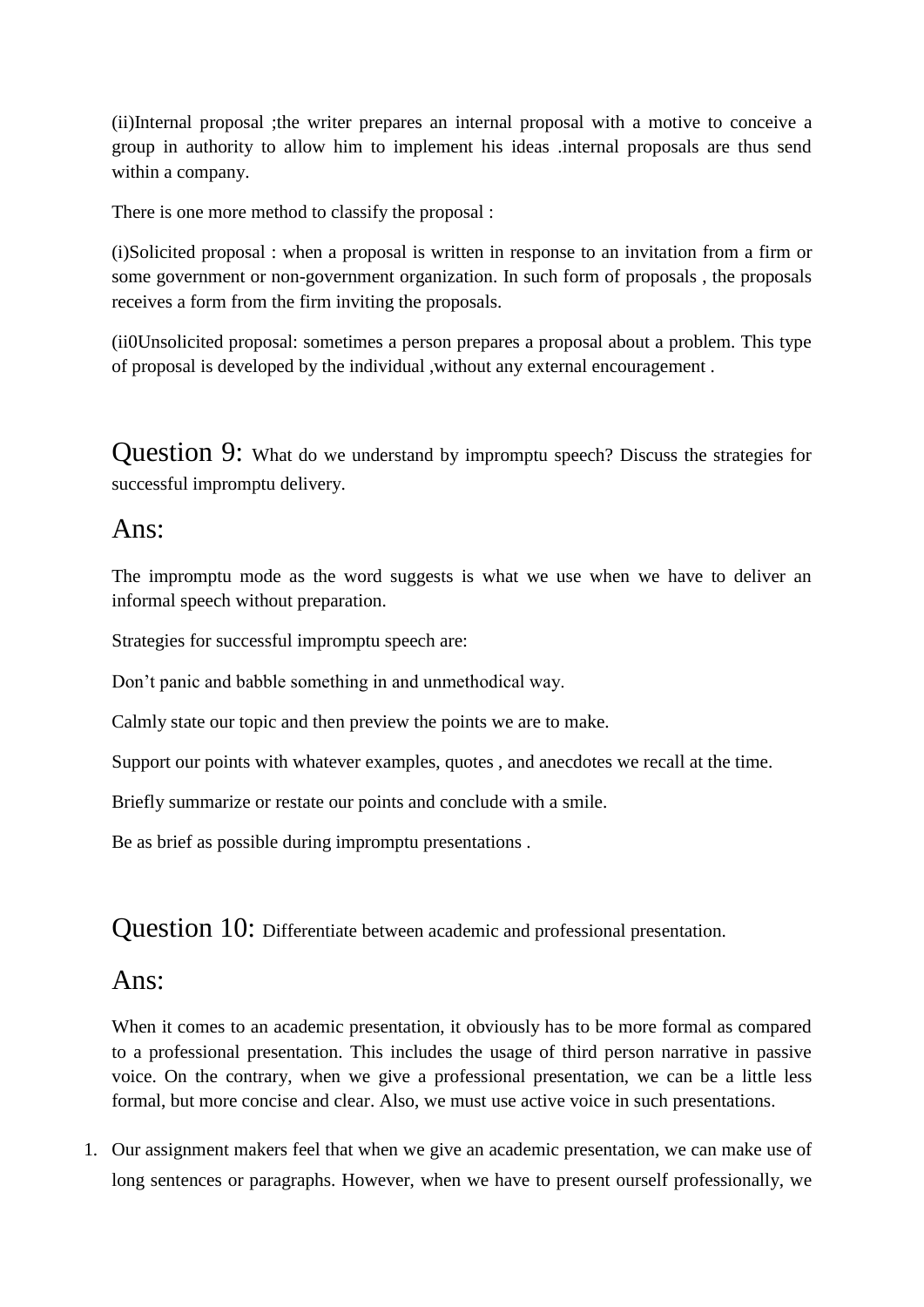ought to be direct and use short sentences to reduce the chances of our professional presentation being too cumbersome.

2. According to the experts of our assignment writing services, we can showcase our command over vocabulary while giving academic presentations. However, when we give a professional presentation, we need to be specific so that everyone can get our ideain a jiffy. For this, try restricting the use of heavy vocabulary.

Question 11: Discuss the essential steps for delivering on effective presentation. Ans:

## **1. Practise**

The more familiar we are with our material the more we will be able to inspire our audience's trust and confidence. Do more than practise reading through your material to ourselves. If possible, stand up in a room and deliver our presentation to the walls. Get used to hearing our own voice filling a room. Familiarise ourselves with the words and phrases in our presentation. Play around with different volumes and see how well we can hear our own voice. Above all, familiarise ourselves with the main thrust of our argument and explore how the individual elements of our presentation piece together. This will help us to keep to our chosen objectives and avoid distractions when it comes to our actual delivery.

### **Reading**

Reading tends to focus our thoughts on our notes, thus losing contact with our audience. Reading can also reduce our voice to a monotone, removing energy and enthusiasm from our delivery. Directly addressing our audience is much more engaging.

### **Learning**

Learning is fine until we lose our way; for example, a member of the audience asks a question or our overhead projector bulb blows. Always have some form of notes to keep we on the right track. Also, if we over learn our notes we might lose a sense of energy and enthusiasm. Always work for a sense of confident spontaneity.

### **2. Assert ourselves**

An effective presenter needs to be assertive, not aggressive. There are two important Ps.

### **Posture**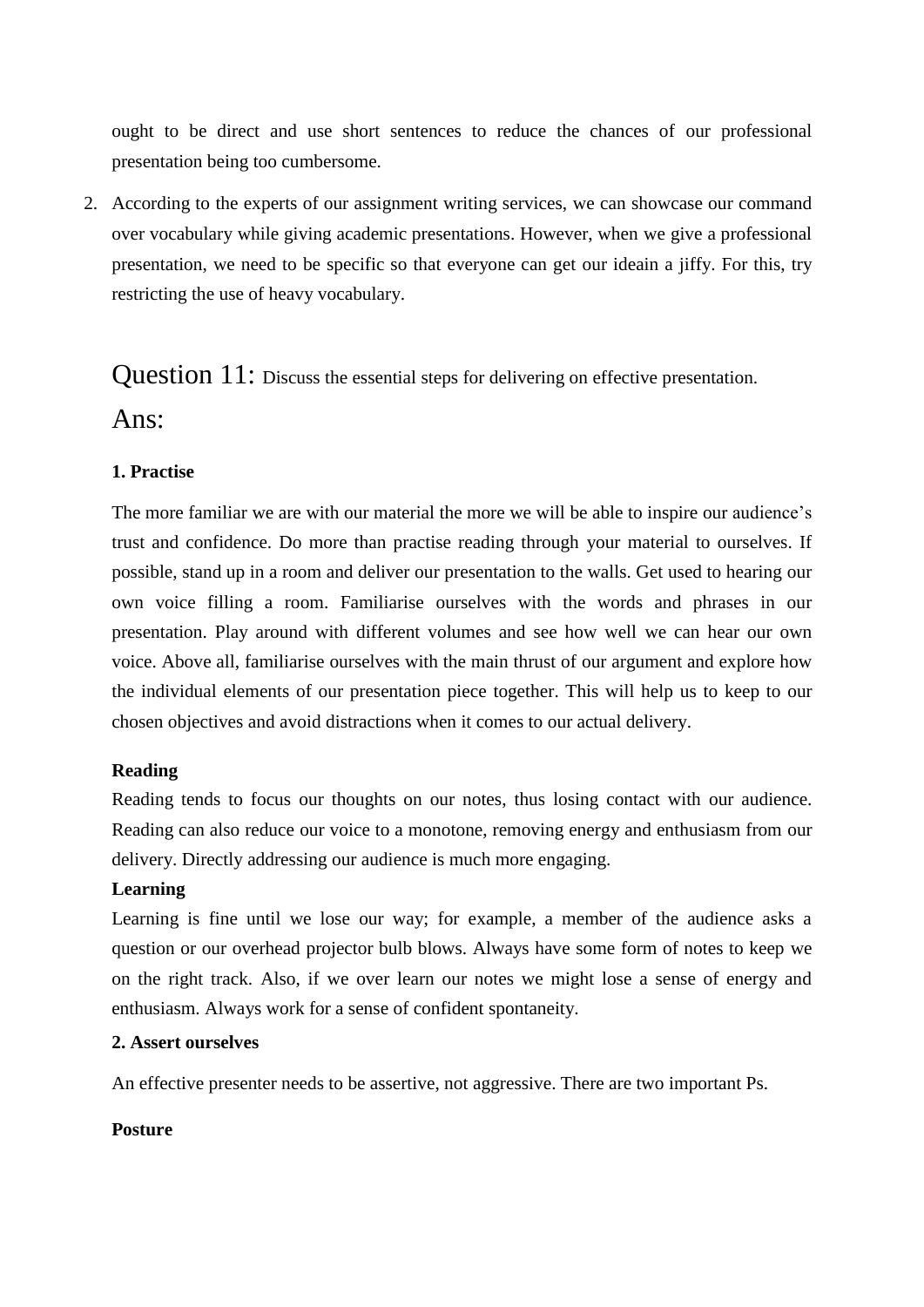It is important to appear confident at all times. Different postures create different moods. A very formal, upright and still posture will create a very different atmosphere from a relaxed and active one. Remember to match our physical behaviour to the objectives underpinning our presentation. If we want to be either formal or informal, make deliberate choices about our physical style and stick to these.

### **Presence**

Have the confidence to fill our space in front of an audience. Avoid apologising for our presence by saying "sorry" (although we must be polite if circumstances so demand— e.g. the session is running over time, or the microphone has stopped working). Also, avoid physical apologies by hiding behind a desk or lectern. We must be confident that the audience wants to listen and that we have something interesting to tell them. Don't be afraid to wait for an audience to settle down before we start speaking or to ask for quiet if this does not happen.

#### **3. Make contact with our audience**

One of the key challenges faced by the presenter is to establish links with her/his audience (a poor presenter appears to be speaking to an empty room). Making contact helps to maintain an audience's interest and encourages them to believe that we are genuinely interested in talking to them. We can make contact with our audience in a number of ways, including:

- eye contact;
- gestures;
- spoken contact;
- our use of language.

### **Eye contact**

Eye contact is part of everyday communication and an audience can feel uncomfortable if they are denied it. Making eye contact with individuals gives them a sense of involvement in our presentation and helps to convey our objectives on a personal level. Make sure that we share eye contact with all members of a small audience and all areas of a large audience. Regularly shift our focus around the room, not so that we look nervous, but to help involve as many people as possible in our talk.

**A handy tip**: if we can't make eye contact in a large group, don't look at the floor or ceiling (this looks like boredom or rudeness). Try looking at people's foreheads. The people sat around them will read this as eye contact even if the individual won't.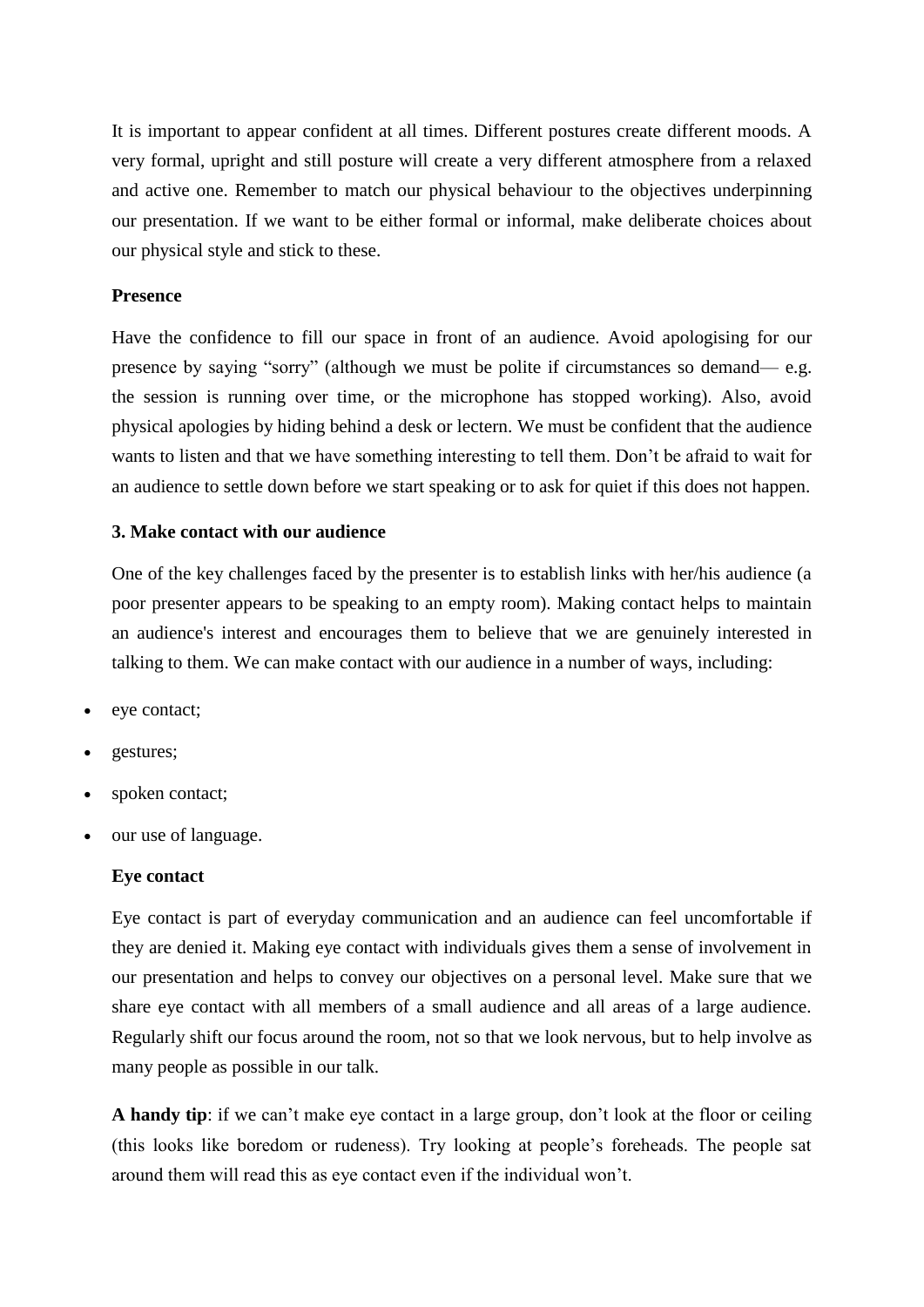#### **Gesture**

People use their arms and hands in every day conversation to add emphasis or to help describe events. Presenters will therefore look rather awkward if they keep their hands in their pockets or rooted firmly at their sides. Use gestures to welcome our audience, to add emphasis to our main points or to indicate an ending. Try to use open gestures which move away from our body, extending them out to our audience. This helps to break any audience/presenter divisions. Make sure that all gestures are controlled and precise; too much movement will appear nervous and unfocussed. Always watch against distracting our audience from the content of our presentation. We should continually be trying to find ways to help them listen and understand.

#### **Spoken contact**

Acknowledge our audience by making verbal contact with them. At the beginning of our talk ask if they can see and hear we, or check that lighting and sound levels on audio-visual equipment are satisfactory. During our presentation, ask rhetorical questions that we can then answer (e.g. "How do we know this was true?" or "So, what does this prove?"). At the end of our talk give the audience an opportunity to ask questions or to clarify detail— this encourages them to take ownership of our material.

The use of questions is an important tool. Questions involve our audience's mind in a more stimulating way than simply asking them to sit and listen to our talk. Draw an audience in with clear, focused questions.

### **Language**

Our use of language is particularly important in developing and sustaining a relationship with our audience. Try using language that involves our audience. For example, asking questions such as "What can *we* learn from this?" or "How did *we* arrive at this conclusion?" involves our audience in an exploratory process or discussion. When looking at visual aids, introduce them by saying "If *we* look at this slide we can see that .." or "This slide shows *us* that…". Use language that is welcoming and involving throughout our presentation.

### **4. Use our voice**

Our voice is a very flexible and powerful tool. We can use it in many different ways by varying the:

- volume;
- pace;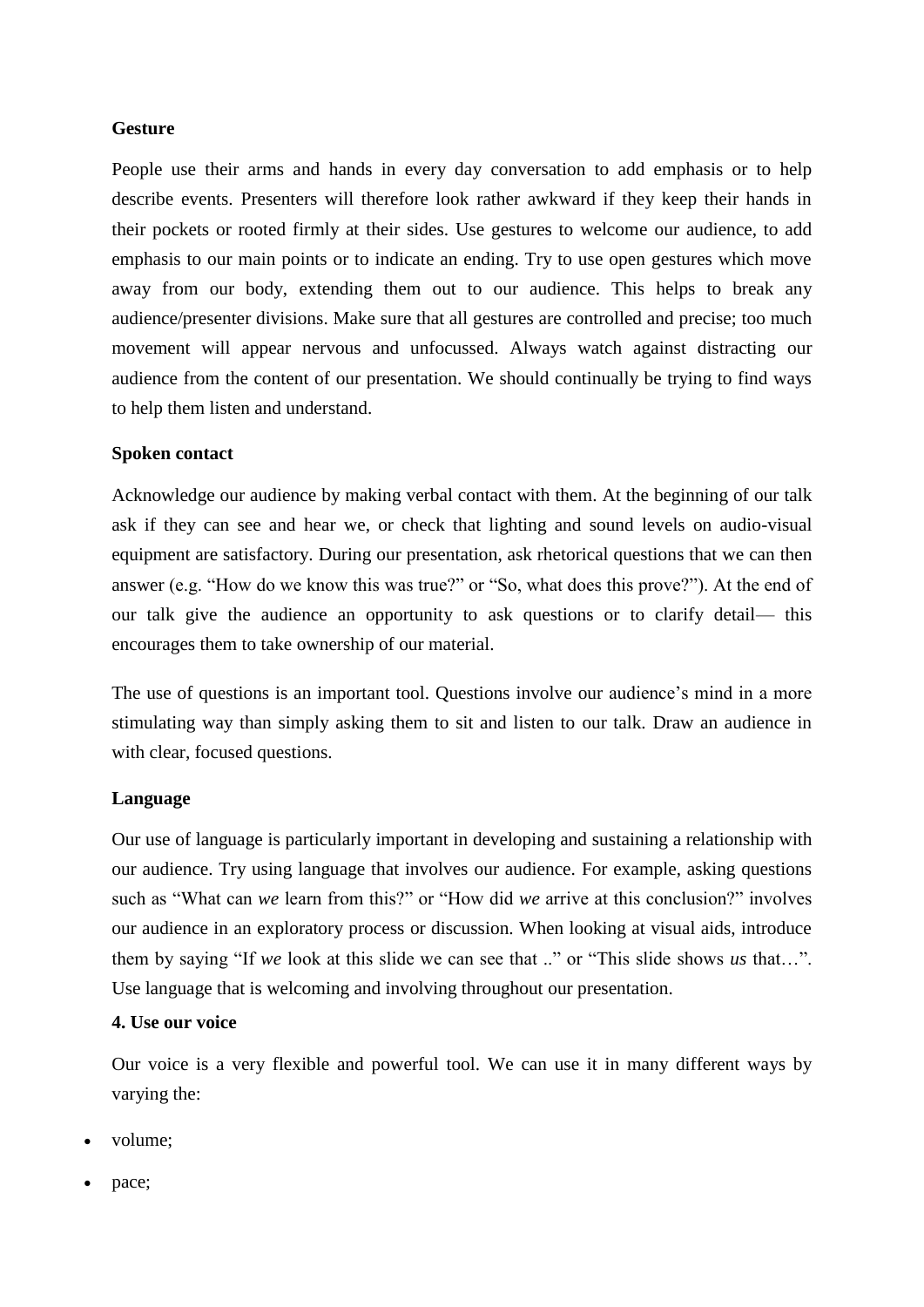pitch.

### **Volume**

Make sure that our voice is loud enough for our audience to hear clearly. Speaking too loudly or too quietly can make it difficult for our audience to follow our presentation. Listen to people speaking in normal conversation. They tend to raise or lower their volume for emphasis. For example, they may speak loudly when giving an instruction but softly when apologising. To add energy to our presentation, use these colourful changes to our best advantage: a conspiratorial whisper can draw an audience in; a loudly spoken exclamation can make them sit up and listen.

### **Pace**

Make sure that the speed of our delivery is easy to follow. If we speak too quickly or too slowly our audience will have difficulty following our talk. To add life to our presentation, try changing the pace of our delivery. A slightly faster section might convey enthusiasm. A slightly slower one might add emphasis or caution.

### **Pitch**

The pitch of our voice also varies in day to day conversation and it is important to play on this when making a presentation. For example, our pitch will raise when asking a question; it will lower when we wish to sound severe.

Play around with the volume, pace and pitch of our voice when practising our presentation. Find different ways of saying the same sentence. Explore different ways of adding emphasis to our main points. Always try to convey enthusiasm and energy through our use of our voice.

### **5. Breathe**

Always remember to breath steadily and deeply. If we are anxious about making a presentation our breathing will become fast and shallow. This will affect the quality of our voice and our ability to speak clearly for extended periods of time. Try to take a few deep breaths before we make our presentation, making a conscious effort to slow our breathing down and taking in more air with each breath. During our presentation, use pauses after questions or at the end of sections to allow comfortable breathing patterns. Don't be afraid to slow down the pace of our presentation if our breathing becomes uncomfortable.

### **6. Drink**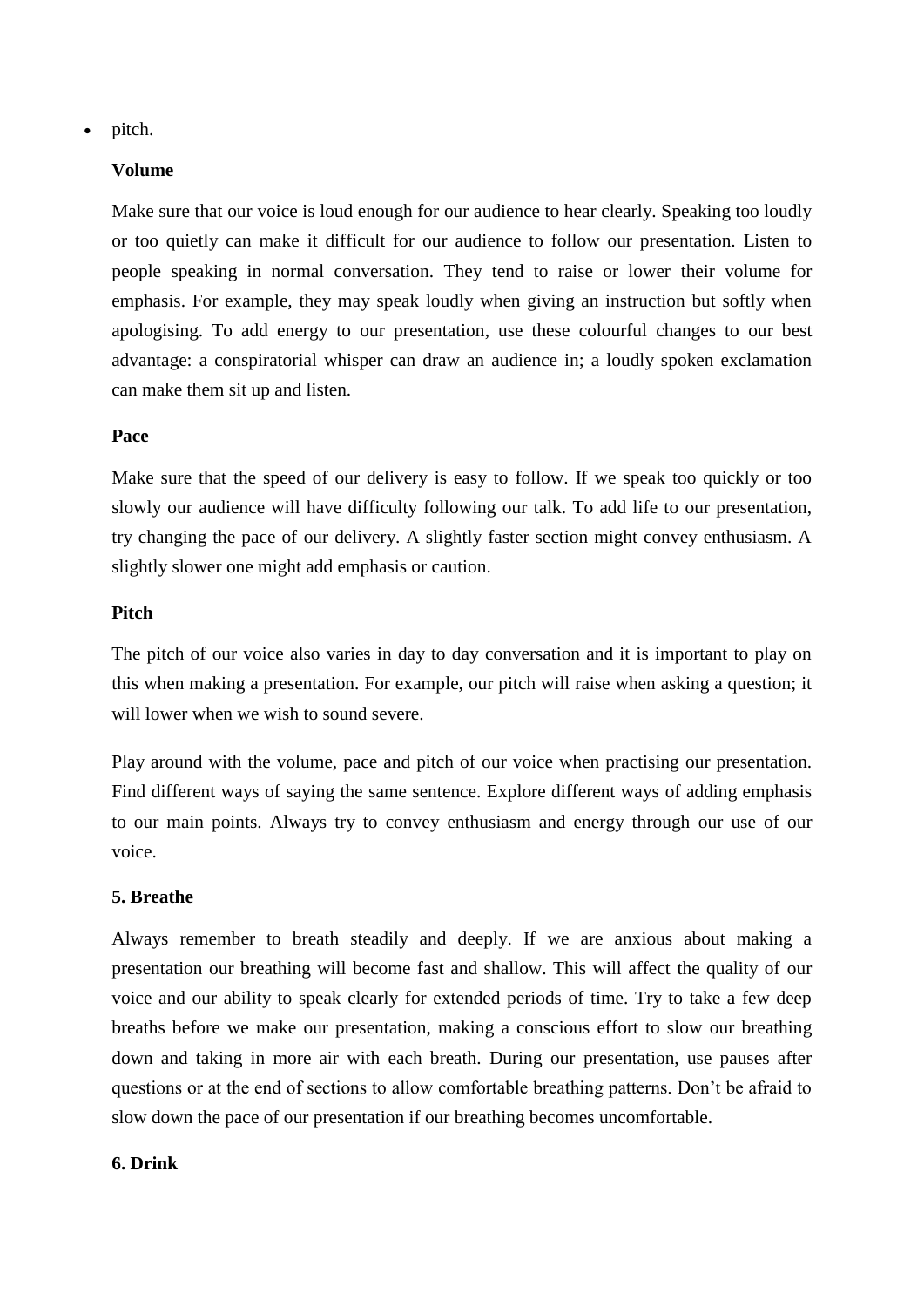It is a good idea to have some liquid to hand to quench our thirst if we are speaking for a long time. However, be careful not to gulp ice-cold water before we go on as this constricts our throat and affects the quality of our voice. Drink a warm (not hot) cup of tea to relax our throat and ease our speaking voice.

### **And finally ... a note about humour**

Only use humour if we know it will work. Humour needs to be relaxed and confident - if used badly, it will only heighten senses of awkwardness and anxiety if these are already present. Use humour if we know we can and if we feel it is appropriate to do so.

Question 12: Define kinesics. Discuss the various attributes of body language and their role in effective communication.

# Ans:

Kinesics is the study of the body's physical movements. In other words ,it is the way that body communicate without words , i.e, through various movements of its parts as is well said by Watzlawick and his associates , 'we cannot communicate ' ,we communicate just by being. Noding our head ,blinking our eyes, shrugging shoulders, waving the hands, and other such physical activities are all forms of communication . somekinesic behaviour are deliberately intended to communicate as when we nod our head for acceptance. Understanding, non verbal cues will develop our ability to use them more effectively during our presentation.

Kinesics helps in effective communication as it helps to improve our body language and interaction quality. It helps to know what our personal appearance helps in our effective communication. It helps in learning the facial expressions while speaking to a particular vs to a community. It helps in maintaining eye contact, proper posture, and effective gesture through out the whole communication process. Thus these little things makes our lectures or interaction effective and efficient. And hence of course kinesics is helpful for advancing our communication skills.

Kinesics include : personal appearance ,gesture ,facial experience and eye contact.

They help to express ourselves most efficiently and effectively.

Question 13: What are the various paralinguistic features?

 $Ans:$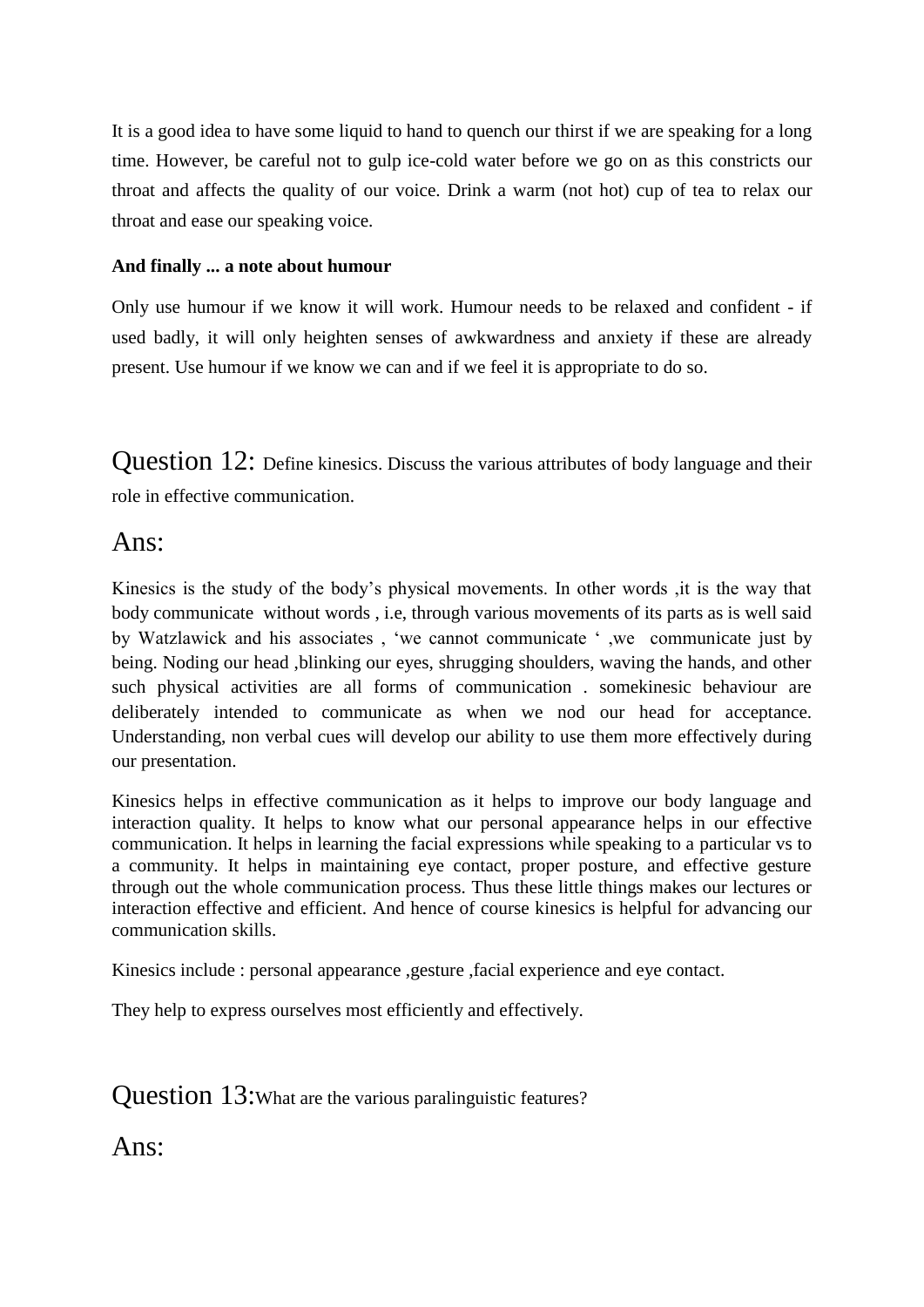**Paralinguistic features** are the non-verbal vocal cues that help us to give urgency to our voice. Our voice is our trademark ;it is that part of ourselfthat adds human touch to our words. It includes:

### **Quality**

Quality is the characteristic feature that distinguishes one voice from another. Some people have sweet and mellifluous voice others may have alluring ,deep and harsh quality of voice. However ,this is something that we can't work upon.

### **Volume**

Volume is the hardness or softness of the voice. If our volume is too high we may sound boorish and insensitive, whereas when it is too low we may convey an impression of timidity ,which has no place in the business world. One way to improve our voice is by reading aloud.

### **Pace/ Rate**

Rate is the number of words which we speak per minute. It varies from person to person. The normal rate is 120 to 150 words per minute. If our rate is more than this we may not be understandable to people .on the other hand , if it is loour then we may sound boring .

### **Pitch**

It refers to the number of variations per second of our voice. The rise and fall of the voice conveys various emotions .

Pitch is also influenced by air supply. We should use a variety of pitches to hold listener's attention

### **Accent**

Accent is a peculiar to and individual, location or a nation. To learn the right pronunciation we must watch native speakers in action .it should not look like the effected accent.

### **Rhythm**

English is a rhythmic language. Rhythm refers to the timing pattern .there are two features that effect the rhythm :sentence stress and connected speech.

Question 14: What is the purpose of group discussion in the recruitment process? How could it serve as assessment tool for the employees?

# Ans $\cdot$

Group discussion refers to a communication situation that allows its participants to share their views and opinions with other participants.

Purpose of group discussion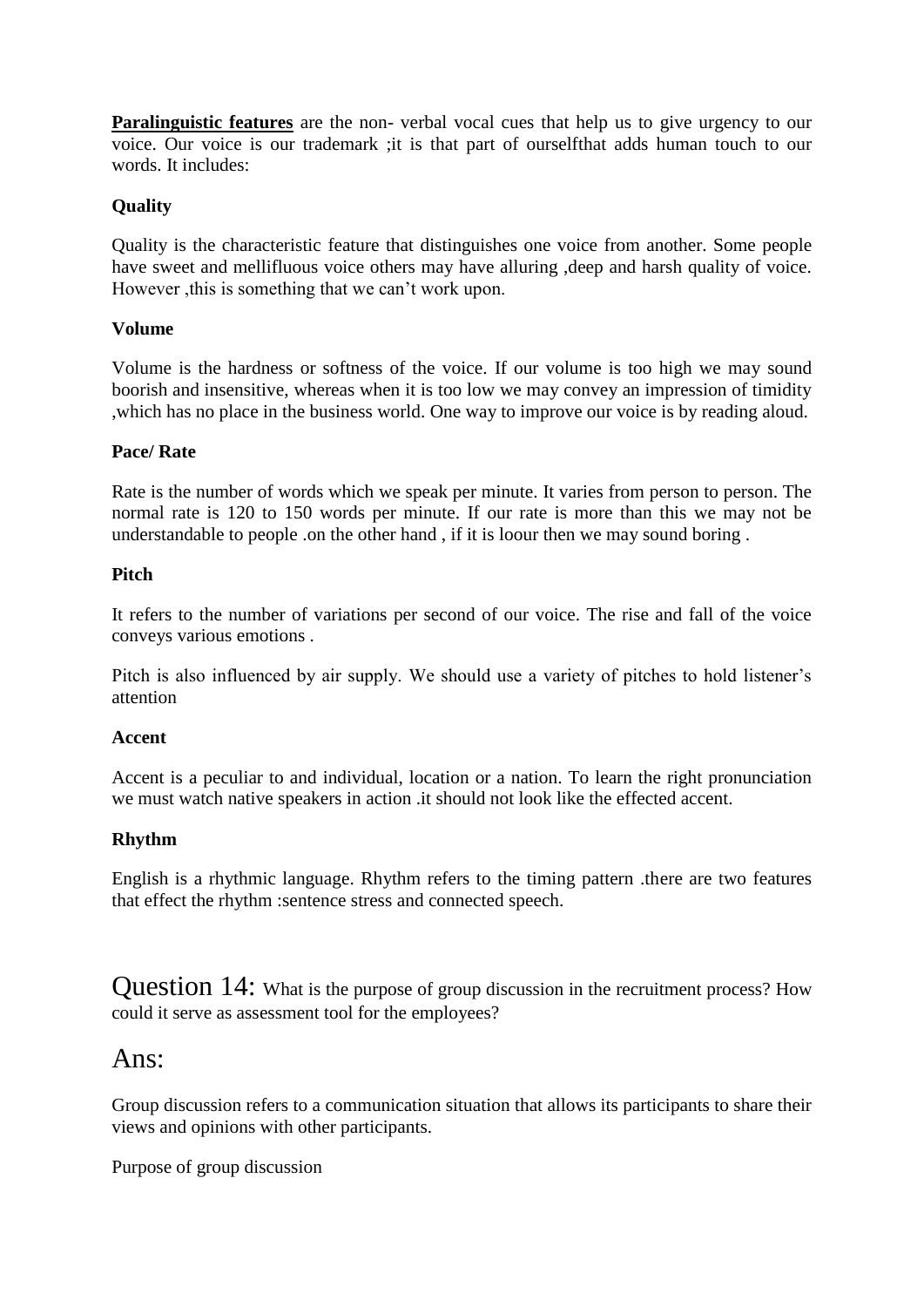Understanding of subject: during a group discussion it is being constantly assured how deep knowledge is about chosen topic and how will we be aware of each aspect of topic .

Assertiveness:It is assessed that how deep our knowledge is about the topic and how confidently put in front of others.

Team work: while working in an organization it is very important to work as a part of a team in a given project of any assignment.

Willingness to take initiative: this skills play a very important role in professional and personal life. Employers highly regard it .they want that we just do not stick to our own work but also should be able to take extra initiative when required.

Listening skills: we should learn to listen not to reply back, but pay full attention to what the other person is trying say.

Leadership qualities: group discussion demonstrates clearly who amongst is taking the lead and who is passive contestant. A good learner gives entire discussion a good direction and take it forward whenever it is deviating from the main topic.

Communication skills: as communication is medium of expressing our thought it is more important in today's interactive world.

Question 15: Elaborate the process of speech generation.

# Ans:

Choosing an appropriate pattern : as a speaker the first thing that one has to do is to structure one's speech. Before the speech delivered formally, the speaker has to decide the pattern in which the idea will be put in front of the audience.

Selecting an appropriate method : in public speaking not only the pattern but also the method of delivery matters a lot all such methods have their own relative advantages and disadvantages.

Art of persuasion: speech making is a creative process by which the speaker intends to influence the audience with his or her ideas. To be able to achieve this ,the speaker have to keep their speech well planner ,properly sustain ,adequately convincing and unquestionably relevant to the needs of audiences to understand, appreciate and possibly follow his line of thought .

There are some points in order to make ideas persuasive.

Research the topic thoroughly

Use proper data and figures to sound convincing.

Keep an audience oriented approach